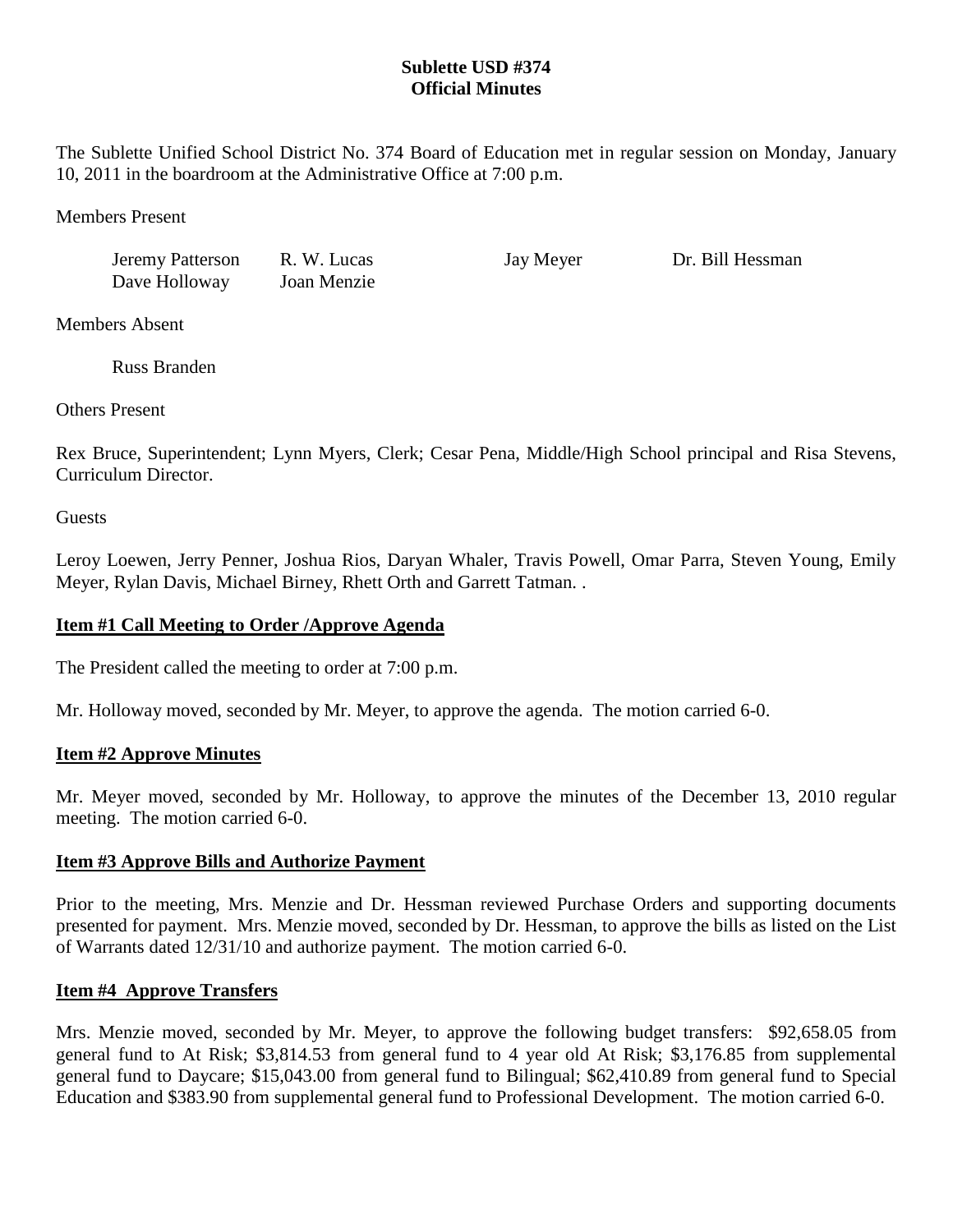Board Minutes Page 2 January 10, 2011

# **PUBLIC FORUM**

There was no public forum.

# **Reports**

## Curriculum

Mrs. Stevens informed the board that Kansas is joining thirty-seven other states in adopting common core standards for Math and Language Arts. She stated the Math SAC proposes putting off selecting Math textbooks until next year when the new standards are imbedded in the textbooks. It was the consensus of the board that the Math textbooks should be purchased next year.

### **Principals**

Mr. Pena told the board that Rachael's Challenge (anti-bullying program) will be presented at the High School on Tuesday morning, the Elementary School on Tuesday afternoon and to the community on Tuesday evening following a chili supper.

### SWPRSC/HPEC

Mr. Meyer gave the SWPRSC report. Mr. Lucas gave the HPEC report.

### Superintendent:

Mr. Bruce informed the board that the wind generator has been working most of the time, but we are currently waiting on a repair to be made.

### **Item #5 Goal Setting/Strategic Planning**

The board selected January 24, 2011 for a Strategic Planning session with the USD staff.

### **Item #6 Contract Approval**

Mr. Meyer moved, seconded by Dr. Hessman, to approve the contract for Michelle Avritt as a fulltime substitute. The motion carried 6-0.

### **Item #7 Executive Session Negotiations**

There was no need for an executive session for negotiations.